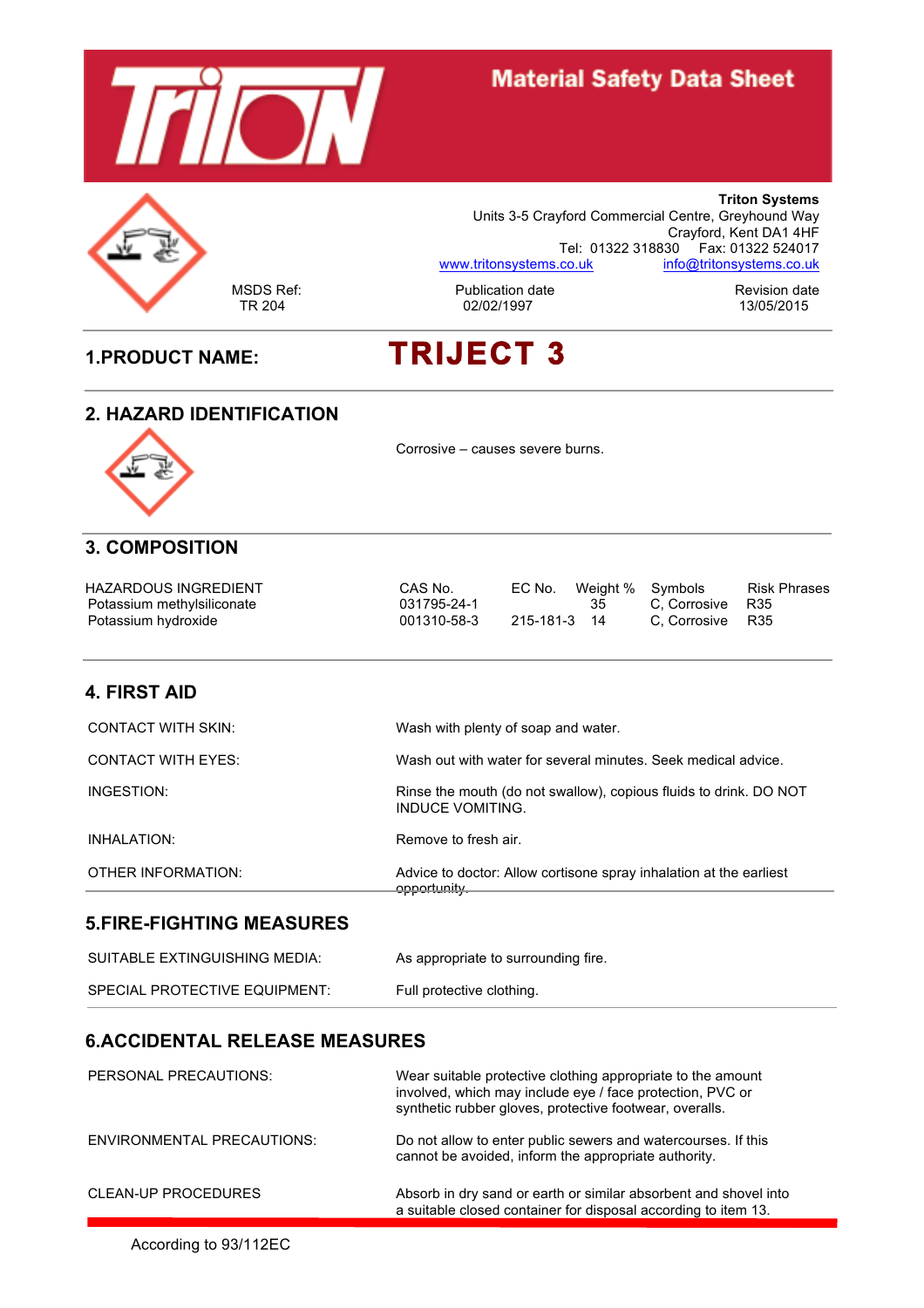

# **7.HANDLING AND STORAGE**

HANDLING PRECAUTIONS Material should only be handled by trained personnel. Wear suitable protective clothing according to item 8.

STORAGE INFORMATION **Protect from frost. Keep containers tightly closed in a cool place.** Do not mix or store in galvanised or light metal containers.

# **8.EXPOSURE CONTROLS/PERSONAL PROTECTION**



Wear goggles or face shield, PVC or synthetic rubber gloves, protective footwear, and overalls. It is advisable to wear a suitable head covering and to apply a barrier cream (water-resistant type). Wash before meals; shower or bathe after work. Do not smoke whilst handling the product. Do not wear contaminated clothing.

EXPOSURE LIMITS None assigned in EH40.

# **9.PHYSICAL AND CHEMICAL PROPERTIES**

| Appearance                         | Colourless liquid                     | <b>Oxidising Properties</b>  | None                            |
|------------------------------------|---------------------------------------|------------------------------|---------------------------------|
| Odour                              | None                                  | <b>Vapour Pressure</b>       | Not Relevant                    |
| pH                                 | $12 - 13$                             | Relative density             | 1.24 $(15^{\circ}C)$            |
| <b>Boiling Point</b>               | Not Relevant                          | <b>Bulk density</b>          | Not Relevant                    |
| <b>Melting Point</b>               | May crystallise at low<br>temperature | <b>Viscosity</b>             | 6-9cS $(25^{\circ}C)$           |
| Flash Point                        | None                                  | Solubility                   | Mischible with water            |
| Flammability /<br>autoflammability | Not Relevant                          | <b>Partition Coefficient</b> | No data                         |
| <b>Explosive properties</b>        | Not Explosive                         | Other data                   | Slowly attacks light<br>metals. |

| Colourless liquid                     | <b>Oxidising Properties</b>  | None                            |
|---------------------------------------|------------------------------|---------------------------------|
| None                                  | Vapour Pressure              | Not Relevant                    |
| $12 - 13$                             | Relative density             | 1.24 $(15^{\circ}C)$            |
| Not Relevant                          | <b>Bulk density</b>          | Not Relevant                    |
| May crystallise at low<br>temperature | <b>Viscosity</b>             | 6-9cS $(25^{\circ}C)$           |
| None                                  | Solubility                   | Mischible with water            |
| Not Relevant                          | <b>Partition Coefficient</b> | No data                         |
| Not Explosive                         | Other data                   | Slowly attacks light<br>metals. |

# **10.STABILITY/REACTIVITY**

| STABILITY:           | Stable.                                                                   |
|----------------------|---------------------------------------------------------------------------|
| CONDITIONS TO AVOID: | No special requirements.                                                  |
| MATERIALS TO AVOID:  | Zinc, aluminium (slowly liberates hydrogen). Ammonium salts<br>(ammonia). |

#### **11.TOXICOLOGICAL INFORMATION**

Acute toxicity: no data known. The high alkalinity of the preparation renders it corrosive. It causes severe burns.

Ingestion may cause nausea and extreme discomfort.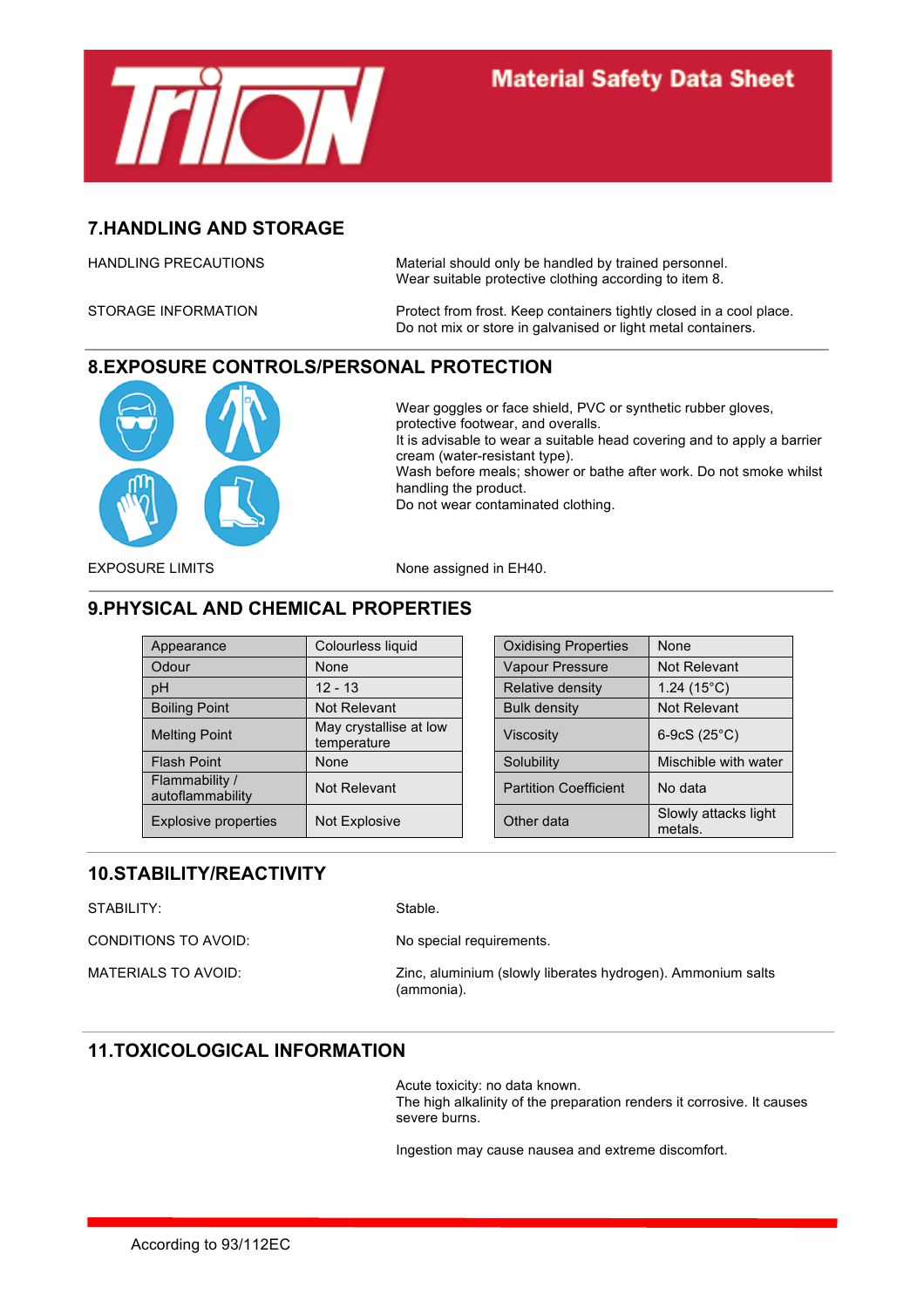

# **12.ECOLOGICAL INFORMATION**

| MOBILITY:      | The water-miscibility of the product suggests that it is likely to leach<br>from soil into groundwater. There is no available data on<br>sorption/desorption. |
|----------------|---------------------------------------------------------------------------------------------------------------------------------------------------------------|
| DEGRADABILITY: | Biotic and abiotic degradation are likely to be slow. No data on<br>persistence.                                                                              |
| ACCUMULATION:  | There is no evidence for bioaccumulation or biomagnification.                                                                                                 |
| ECOTOXICITY:   | No data.                                                                                                                                                      |

#### **13.DISPOSAL CONSIDERATIONS**

| DISPOSAL OF PRODUCT:   | Chemical residues are normally regarded as Special Waste. Dispose<br>of in accordance with local and national regulations.                                                       |
|------------------------|----------------------------------------------------------------------------------------------------------------------------------------------------------------------------------|
| DISPOSAL OF PACKAGING: | Uncleaned packaging should be treated as for the product. If<br>thoroughly rinsed, it may be treated as general waste for incineration<br>or landfill, according to regulations. |

#### **14. TRANSPORT INFORMATION**

UN NO. 1719<br>PROPER SHIPPING NAME Caus

EMERGENCY ACTION CODE 2X ADR/RID Class 8. Item 42(b)

PACKING GROUP 3

Caustic Alkali Liquid, NOS. Contains Potassium methylsiliconate / Potassium hydroxide. Class 8 IMDG Code page 8136 MFAG Table No. 705 EmS No. 8-06 ICAO/IATO Class 8. Passenger aircraft: packing 809, max.1 litre nett. Cargo: packing 813, max. 30 litres nett.

Corrosive



# **15. REGULATORY INFORMATION**

CLASSIFICATION Corrosive (C)

LABEL INFORMATION

CONTAINS POTASSIUM HYDROXIDE.

R35: CAUSES SEVERE BURNS. S1/2: KEEP LOCKED UP AND OUT OF REACH OF CHILDREN. S23: DO NOT BREATHE SPRAY. S26: IN CASE OF CONTACT WITH EYES, RINSE IMMEDIATELY with plenty of water and seek medical advice. S36/37/39: WEAR SUITABLE PROTECTIVE CLOTHING, GLOVES AND EYE/FACE PROTECTION.

According to 93/112EC